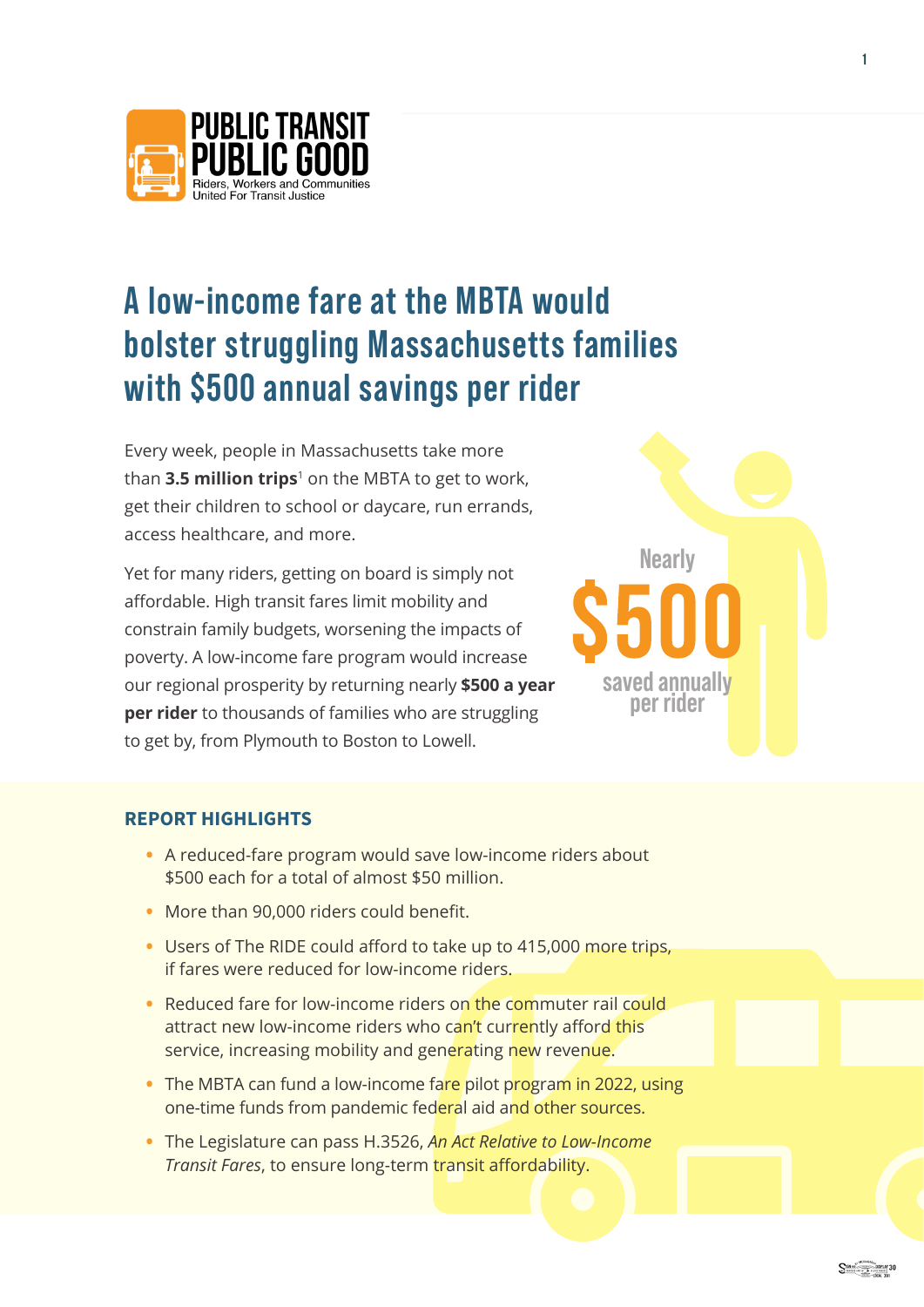## <span id="page-1-0"></span>REDUCED FARES WOULD BENEFIT THOUSANDS OF RIDERS ON BUS, SUBWAY, AND COMMUTER RAIL

- **•** According to MBTA estimates, more than **90,000 riders** could benefit from a reducedfare program[.2](#page-6-0)
- **•** Low-income people already make up a large proportion of rapid transit and bus riders.
	- During the pandemic, about **40% of MBTA riders were low-income**. [3](#page-6-0)

**riders could benefit from a reduced-fare program More than**



- **•** As an MIT study has shown, a reduced fare increases low-income riders' use of MBTA services by about **30% more trips** overall, including more trips to access healthcare and social services.[4](#page-6-0)
- **•** Lowering the fare would not only allow current riders to use the MBTA more often, but could bring new riders on board.
	- Fully 25% of municipalities served by bus, rapid transit, and commuter rail have poverty rates above the statewide rate of 9.4%.<sup>[5](#page-6-0)</sup>
	- Currently, low-income people make up only 7% of commuter rail riders, even though lines service a number of communities with elevated poverty rates.<sup>[6](#page-6-0)</sup>

**more trips for lowincome riders**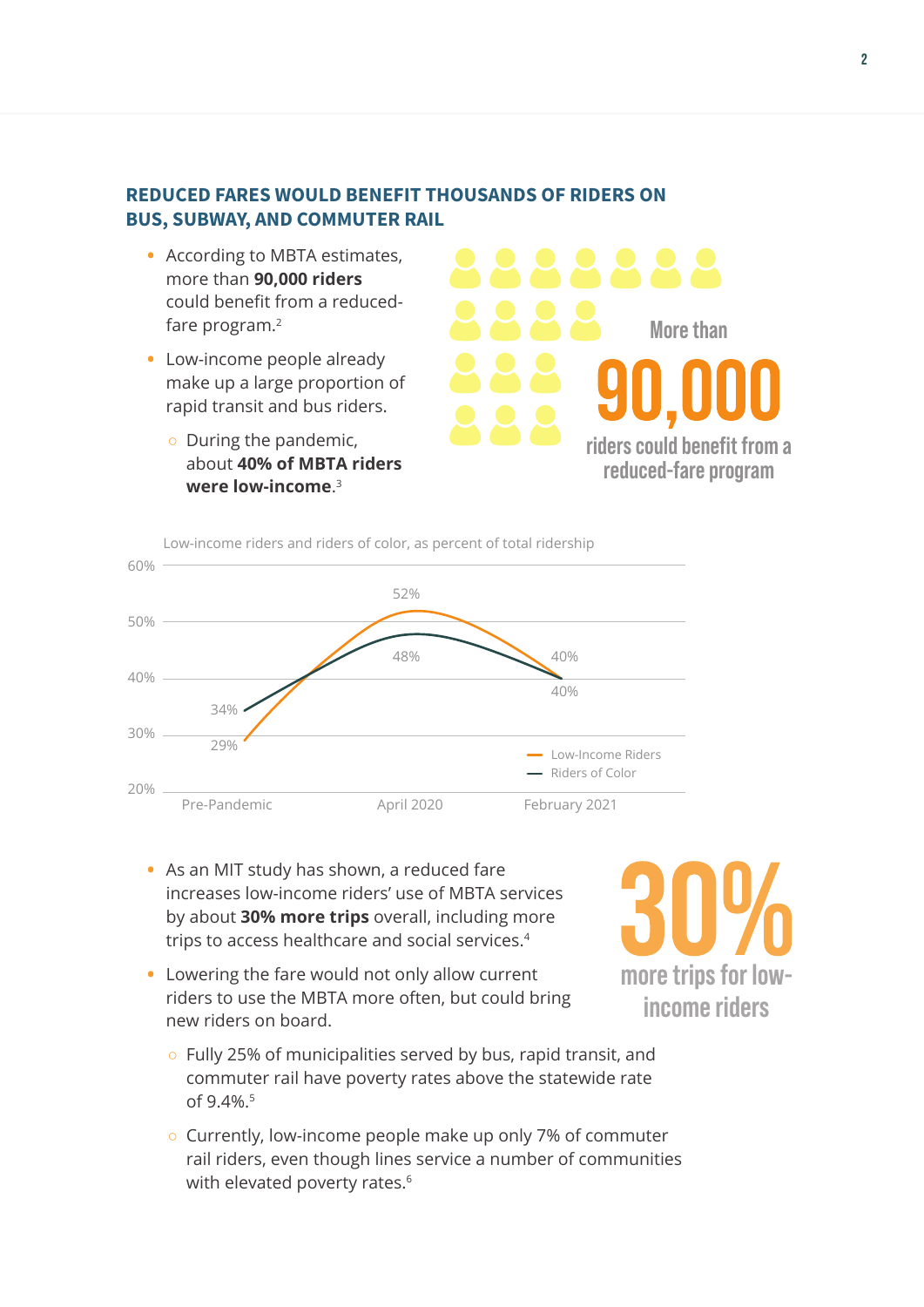Low-income riders on bus, subway and commuter rail would save 50% or more with reduced-fare program, for an average savings of nearly \$500 per year.

# **\$500 more will help me and others worry less about providing food for the household and paying rent as head of the house, and that is something for the MBTA administration and our legislators to think hard about. To think that I could save \$500 more every year would change the way my family makes decisions. We won't have to choose between cutting self-care, healthy foods, or house amenities like Wi-Fi speed, and taking the T to my job. We would be able to do both without cutting corners and compromising."**

hiiv

*– Emmanuell De Barros, Bus 93 and the Silver Line rider.*

### LOW-INCOME RIDERS STRUGGLE TO AFFORD THE MBTA

The cost of riding has risen faster than inflation, making costs unsustainable.



**or more saved with reducedfare program**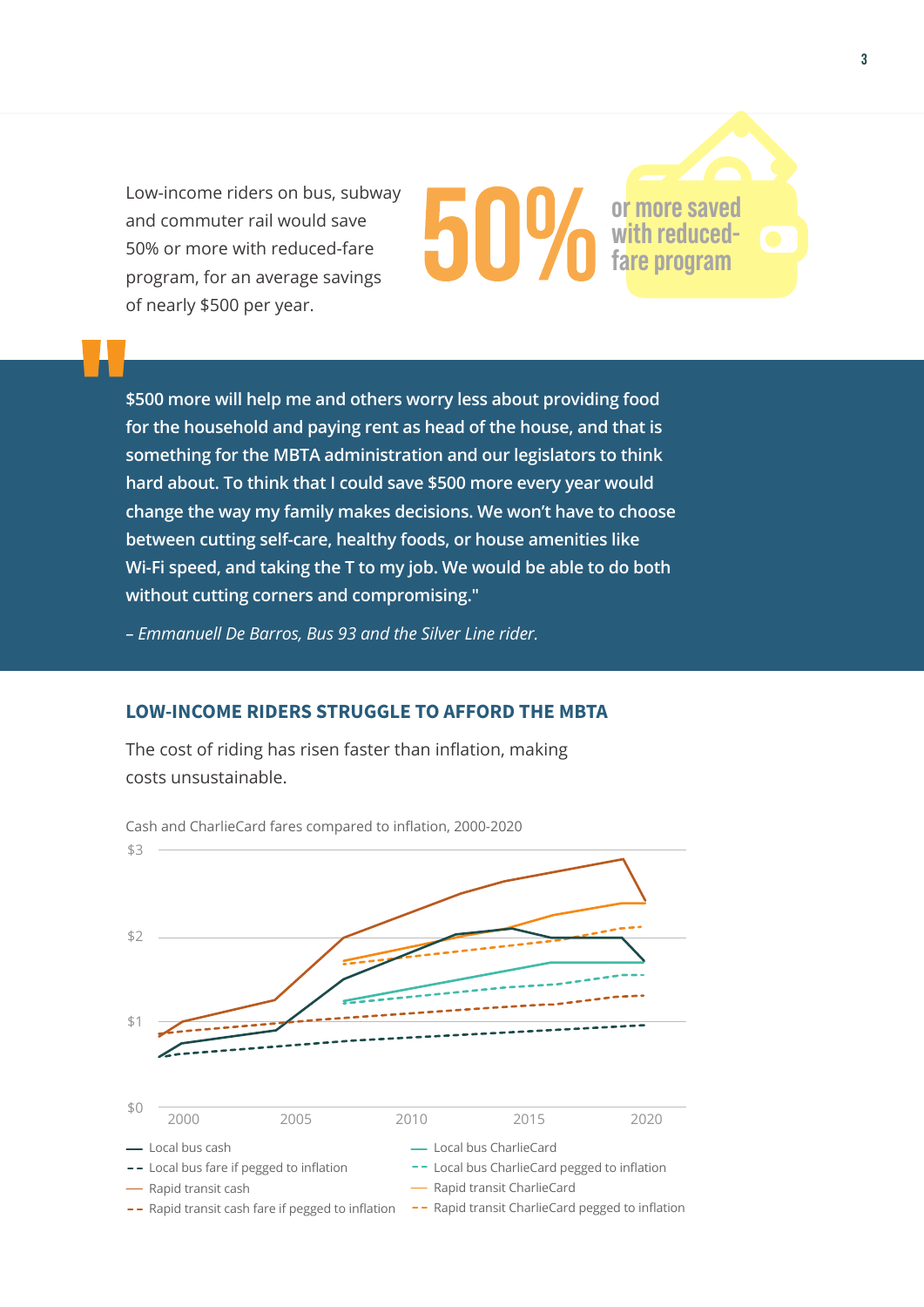<span id="page-3-0"></span>Low-income workers across industries work more than 60 hours per year to earn enough to buy 12 monthly LinkPasses.[7](#page-6-0)

**Minimum Wage Worker**

**Healthcare Support**

**Food Preparation & Serving Related**

**Transportation & Material Moving**

**Personal Care & Service**

**Sales & Related**

**Building & Grounds Cleaning & Maintenance**

**75.8 hours 75.8 hours 67.0 hours 67.8 hours 61.6 hours 68.8 hours 63.2 hours**

**As a bus driver, my goal is to get the passengers from Point A to Point B safely and on time. When my passengers get on, they tell me why they can't pay the fare and I have heard a lot of stories. You know who gets on your bus when you live in the neighborhood. And you know these passengers are going through a difficult time. I feel that a lot of hard-working people have a hard time paying bills. I know a lot of families will benefit from the low-income fare."**

*– Ed Cora, MBTA Bus Operator and Boston Carmen's Union Member*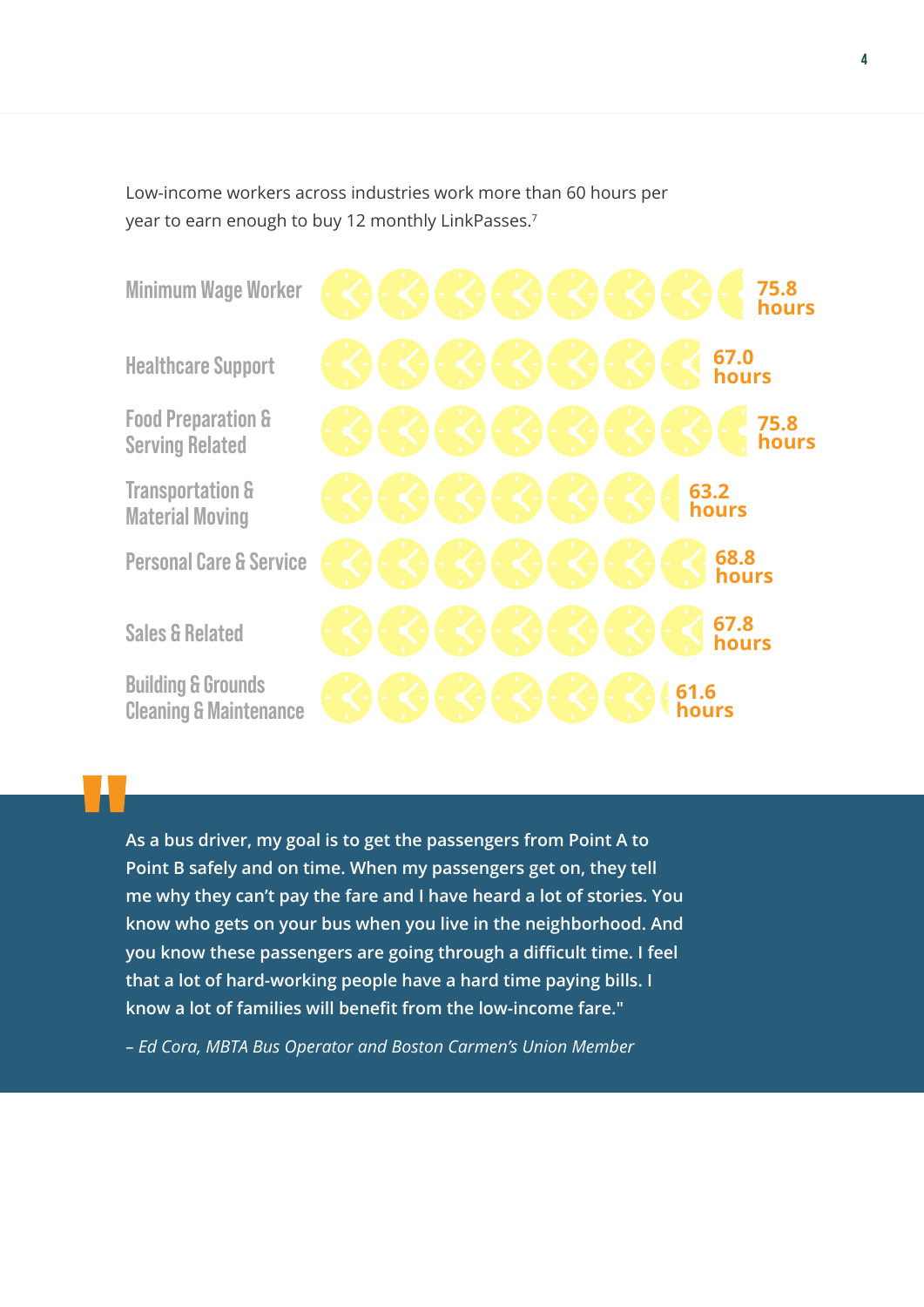# <span id="page-4-0"></span>A LOW-INCOME FARE WOULD PUT FUNDS BACK IN THE POCKET OF LOW-INCOME FAMILIES, WHILE INCREASING THEIR MOBILITY

According to the MBTA's own data:[8](#page-6-0)



According to our analysis, with a low-income fare system, there will be<sup>9</sup>

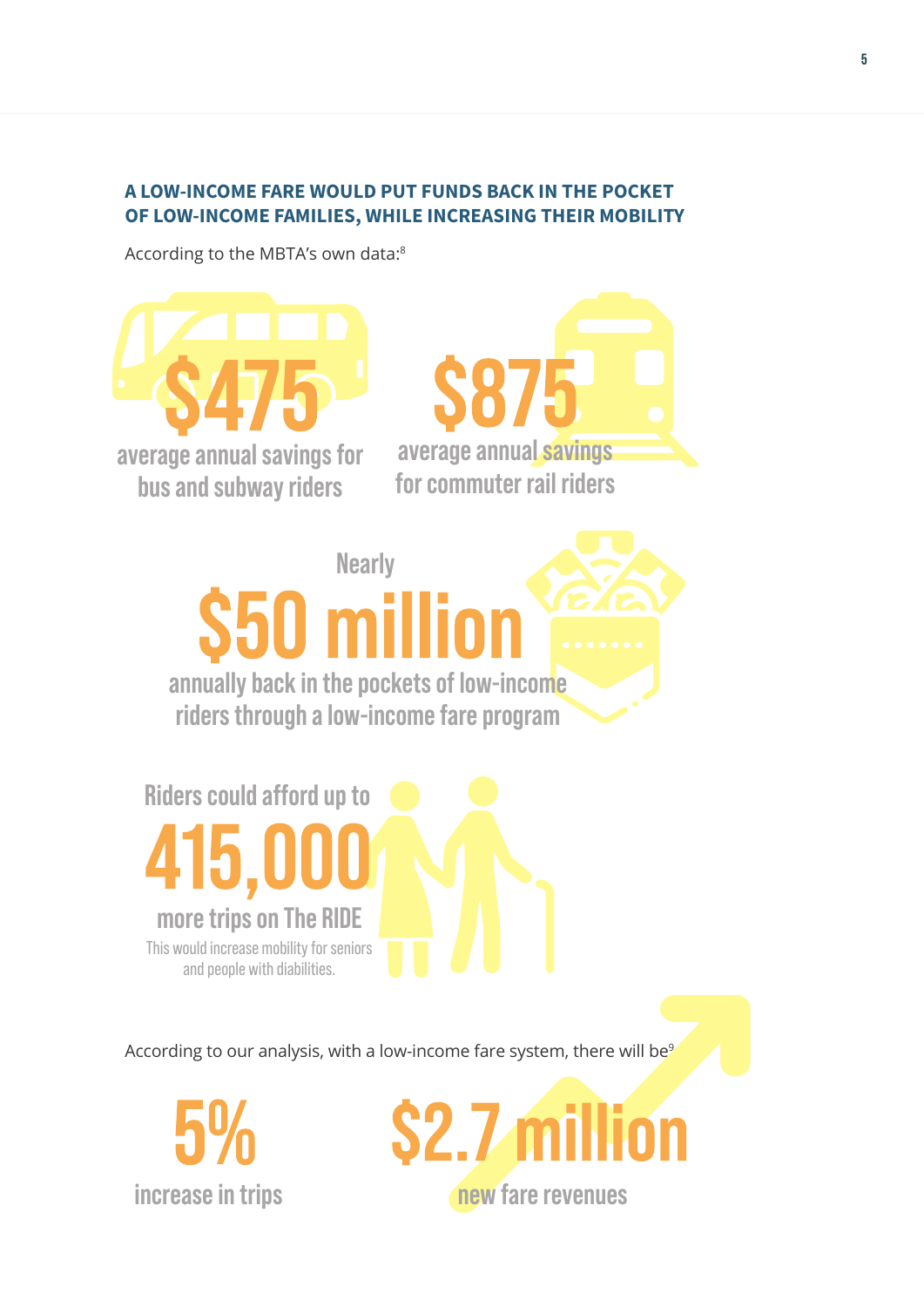<span id="page-5-0"></span>The Massachusetts Legislature should move quickly to pass H.3526, *An Act Relative to Low-Income Fares.*

- **•** This important legislation would direct the MBTA to start a permanent discounted fare program for low-income people.
- **•** It would also open a path for Regional Transit Authorities to institute reduced-fare programs or fare-free systems, extending the benefits of transit affordability to all corners of our Commonwealth.

The new MBTA board should move forward with a one-year pilot of the low-income fare.

- **•** As little as \$42 million could fund a year-long pilot program for a low-income fare[.10](#page-6-0)
	- o That's about 2% of the MBTA's operating budget.<sup>[11](#page-7-0)</sup>
- **•** The MBTA has a unique opportunity to pay for a pilot now.
	- The MBTA is considering using \$500 million of "one-time funds" — created by the infusion of federal aid — for "one-time spending."<sup>[12](#page-7-0)</sup>
	- The MBTA Board should direct a fraction of these funds to support a low-income fare pilot and assist struggling riders.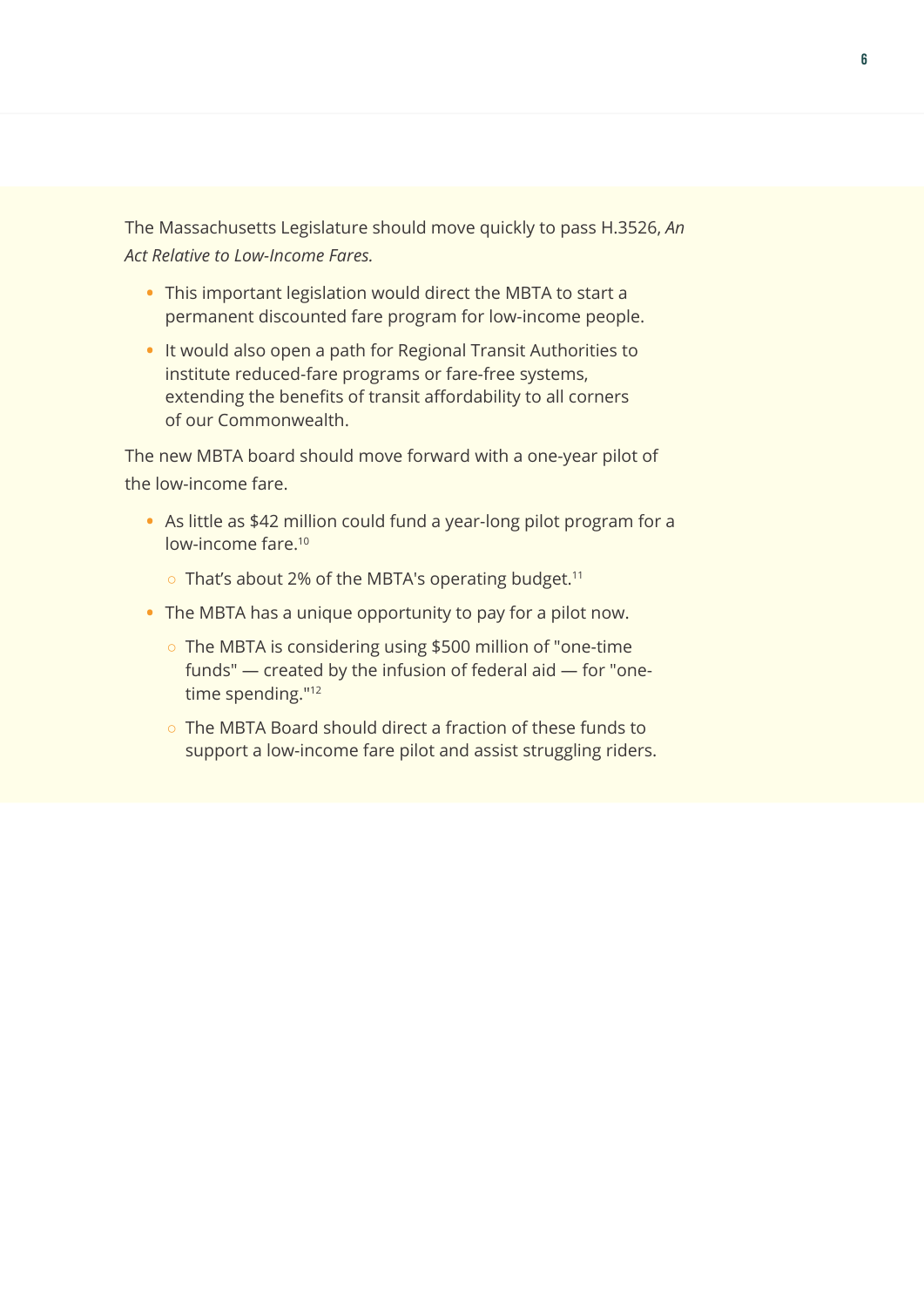#### <span id="page-6-0"></span>ENDNOTES

- [1](#page-0-0) To calculate trips, we used weekday trip data from November 2021 posted at [https://](https://www.mbtabackontrack.com/performance/#/home) [www.mbtabackontrack.com/performance/#/home](https://www.mbtabackontrack.com/performance/#/home), plus weekend rapid transit ridership data from the weekend of November 20-21, 2021, at [https://mobility-massdot.hub.arcgis.](https://mobility-massdot.hub.arcgis.com/#transit_ridership) [com/#transit\\_ridership](https://mobility-massdot.hub.arcgis.com/#transit_ridership). This figure does not include ferry trips, or weekend trips on bus or commuter rail.
- [2](#page-1-0) Lynsey Heffernan and Andy Stuntz, "Fare Policy Updates," 20, [https://cdn.mbta.com/sites/](https://cdn.mbta.com/sites/default/files/2021-05/2021-05-24-fmcb-19-fare-policy-update.pdf) [default/files/2021-05/2021-05-24-fmcb-19-fare-policy-update.pdf](https://cdn.mbta.com/sites/default/files/2021-05/2021-05-24-fmcb-19-fare-policy-update.pdf).
- [3](#page-1-0) Anna Gartsman and Jen Elise Prescott, "MBTA Ridership Trends & Projections," [https://cdn.](https://cdn.mbta.com/sites/default/files/2021-02/2021-02-22-fmcb-18-ridership-trends-projections.pdf) [mbta.com/sites/default/files/2021-02/2021-02-22-fmcb-18-ridership-trends-projections.pdf](https://cdn.mbta.com/sites/default/files/2021-02/2021-02-22-fmcb-18-ridership-trends-projections.pdf).
- [4](#page-1-0) Jeffrey Rosenblum et al., "How Low-Income Transit Riders in Boston Respond to Discounted Fares: A Randomized Controlled Evaluation" (Massachusetts Institute of Technology, 2019), [http://equitytransit.mit.edu/wp-content/uploads/2019/06/whitepaper\\_v8.pdf](http://equitytransit.mit.edu/wp-content/uploads/2019/06/whitepaper_v8.pdf).
- [5](#page-1-0) US Census Bureau, American Community Survey and Quick Facts data.
- [6](#page-1-0) Elizabeth Haney, Dr Tracy Corley, and Ben Forman, "Prioritizing Equitable Growth Through Fare Policy" (MassINC Gateway Cities Innovation Institute, 2019), [https://d279m997dpfwgl.](https://d279m997dpfwgl.cloudfront.net/wp/2019/09/Fare-Equity-Policy-Brief.pdf) [cloudfront.net/wp/2019/09/Fare-Equity-Policy-Brief.pdf](https://d279m997dpfwgl.cloudfront.net/wp/2019/09/Fare-Equity-Policy-Brief.pdf); "2015-2017 MBTA Systemwide Passenger Survey," n.d., [https://www.ctps.org/dv/mbtasurvey2018/.](https://www.ctps.org/dv/mbtasurvey2018/)
- [7](#page-3-0) For salary information other than for minimum wage workers, we relied on Glasmeier, Amy K. Living Wage Calculator. 2020. Massachusetts Institute of Technology. [livingwage.mit.edu](http://livingwage.mit.edu). We adjusted the food preparation and serving related salary, assuming an hourly rate of \$14.25 in line with the January 2022 minimum wage increase.
- [8](#page-4-0) Heffernan and Stuntz, "Fare Policy Updates." To calculate savings per rider, we divided the average revenue loss figure by the average participation figure.
- 9 To develop this estimate, we calculated per-trip average revenue for the commuter rail based on data reported to the Federal Transit Administration, and assumed every trip induced by the reduced fare program would garner half the average revenue. Base number of trips is for November 2021. See Federal Transit Administration, "Massachusetts Bay Transportation Authority, Annual Agency Profile," [https://www.transit.dot.gov/sites/fta.dot.](https://www.transit.dot.gov/sites/fta.dot.gov/files/transit_agency_profile_doc/2020/10003.pdf) [gov/files/transit\\_agency\\_profile\\_doc/2020/10003.pdf](https://www.transit.dot.gov/sites/fta.dot.gov/files/transit_agency_profile_doc/2020/10003.pdf); T Dashboard, Ridership, [https://www.](https://www.mbtabackontrack.com/performance/#/detail/ridership/2021-11-01////) [mbtabackontrack.com/performance/#/detail/ridership/2021-11-01////](https://www.mbtabackontrack.com/performance/#/detail/ridership/2021-11-01////)
- [10](#page-5-0) To arrive at this figure, we relied on two MBTA presentations to the Board, from December 2019 and May 2021. We assumed a pilot program would have medium uptake among MBTA riders on all modes. To estimate total lost fare revenue at medium uptake: For bus and rapid transit, we calculated the number of low-income fare program participants at medium uptake by taking the average of low and high participation estimates for 200% FPL thresholds from MBTA December 2019 figures (Slide 34). We used these numbers to calculate the ratio between medium and high uptake and applied it to the average high ridership number for commuter rail and ferry from the MBTA's May 2021 figures (Slide 20) to estimate a medium uptake number for those modes. For bus, commuter rail and ferry, we calculated revenue lost per rider based on figures provided in May 2021 (Slide 20, revenue loss figure divided by middle participation figure). For each mode, we multiplied average revenue losses by ridership estimate to arrive at a total revenue loss number. For The RIDE, we used May 2021 MBTA figures to estimate proportion of total costs attributable to revenue loss and operating costs, and applied the ratio to the MBTA's estimate of The RIDE costs at medium uptake from December 2019 (slide 20). Our estimate of total revenue loss at medium uptake is \$29.5 million. To estimate operating costs: We assumed no added bus, rapid transit or commuter rail service, and calculated new operating costs on The RIDE as described